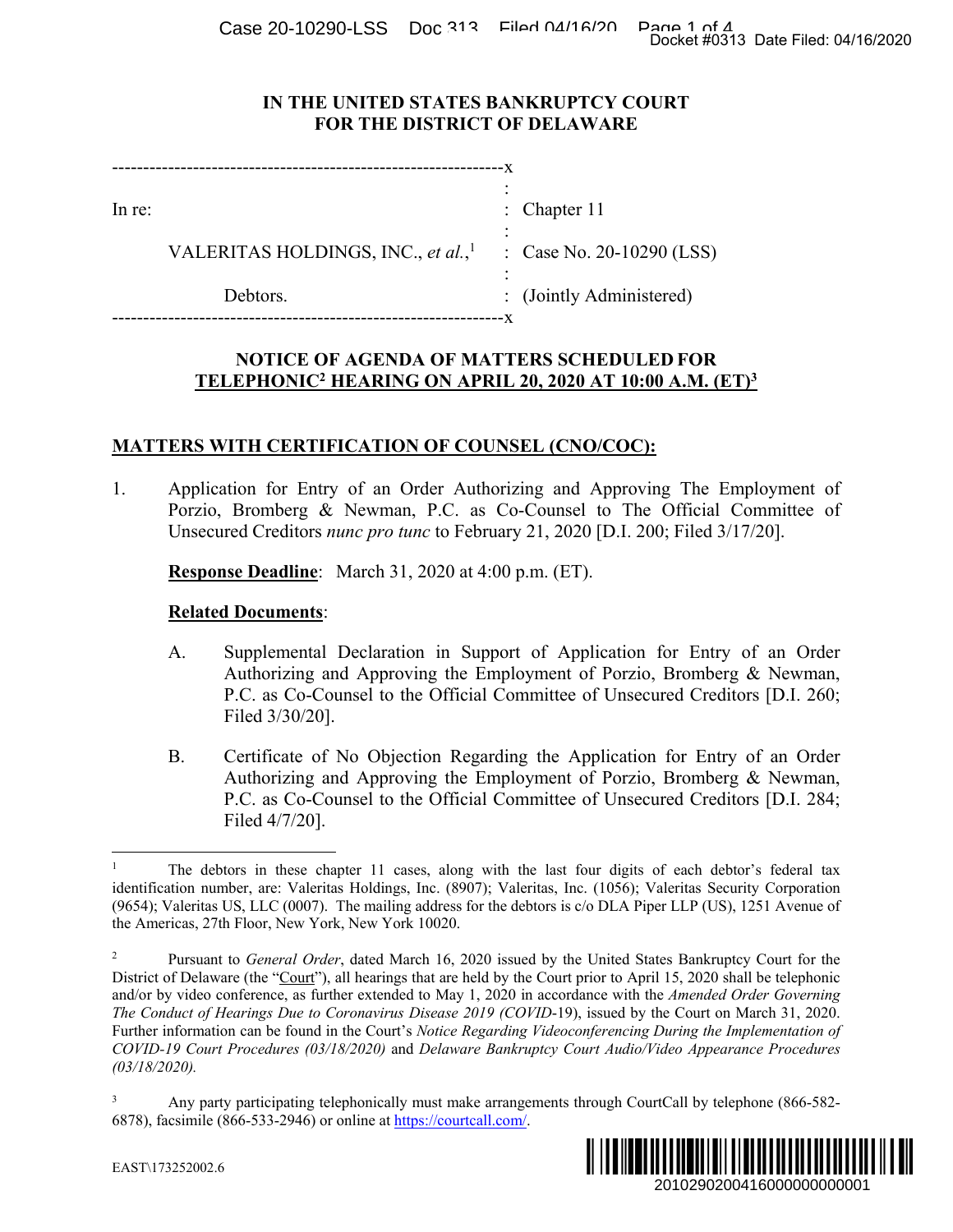### **Responses Received**: None.

**Status:** A certificate of no objection has been filed for this matter; therefore, no hearing is necessary unless the Court has any comments or questions.

2. Motion of The Debtors for Entry of an Order Authorizing Termination of 401(k) Plan [D.I. 273; Filed 4/3/20].

**Response Deadline**: April 13, 2020 at 4:00 p.m. (ET).

### **Related Documents**:

A. Certificate of No Objection Regarding Motion of the Debtors for Entry of an Order Authorizing Termination of 401(k) Plan [D.I. 298; Filed 4/14/20].

#### **Responses Received**: None.

**Status**: A certificate of no objection has been filed for this matter; therefore, no hearing is necessary unless the Court has any comments or questions.

3. Debtors' Motion for Entry of an Order Authorizing (I) Rejection of Lease of Corporate Headquarters and (II) Abandonment of Any Remaining Property at Corporate Headquarters, Both Retroactive to March 31, 2020 [D.I. 275; Filed 4/3/20] (the "Rejection Motion").

#### **Response Deadline**: April 13, 2020 at 4:00 p.m. (ET).

### **Related Documents**:

- A. Certificate of No Objection Regarding Debtors' Motion for Entry of an Order Authorizing (I) Rejection of Lease of Corporate Headquarters and (II) Abandonment of Any Remaining Property at Corporate Headquarters, Both Retroactive to March 31, 2020 [D.I. 299; Filed 4/14/20].
- B. Certification of Counsel with Respect to the Debtors' Motion for Rejection of Lease of Corporate Headquarters and Combined Disclosure Statement and Plan [D.I. 300; Filed 4/14/20].

**Responses Received**: Informal Objection of Landlord BTCT Associates, L.L.C. (the "Landlord").

**Status**: This matter is uncontested. The Debtors and the Landlord have entered into a stipulation with respect to this matter and an order approving the stipulation was submitted under separate certification of counsel [D.I. 300]; therefore, no hearing is necessary on the Rejection Motion unless the Court has any comments or questions.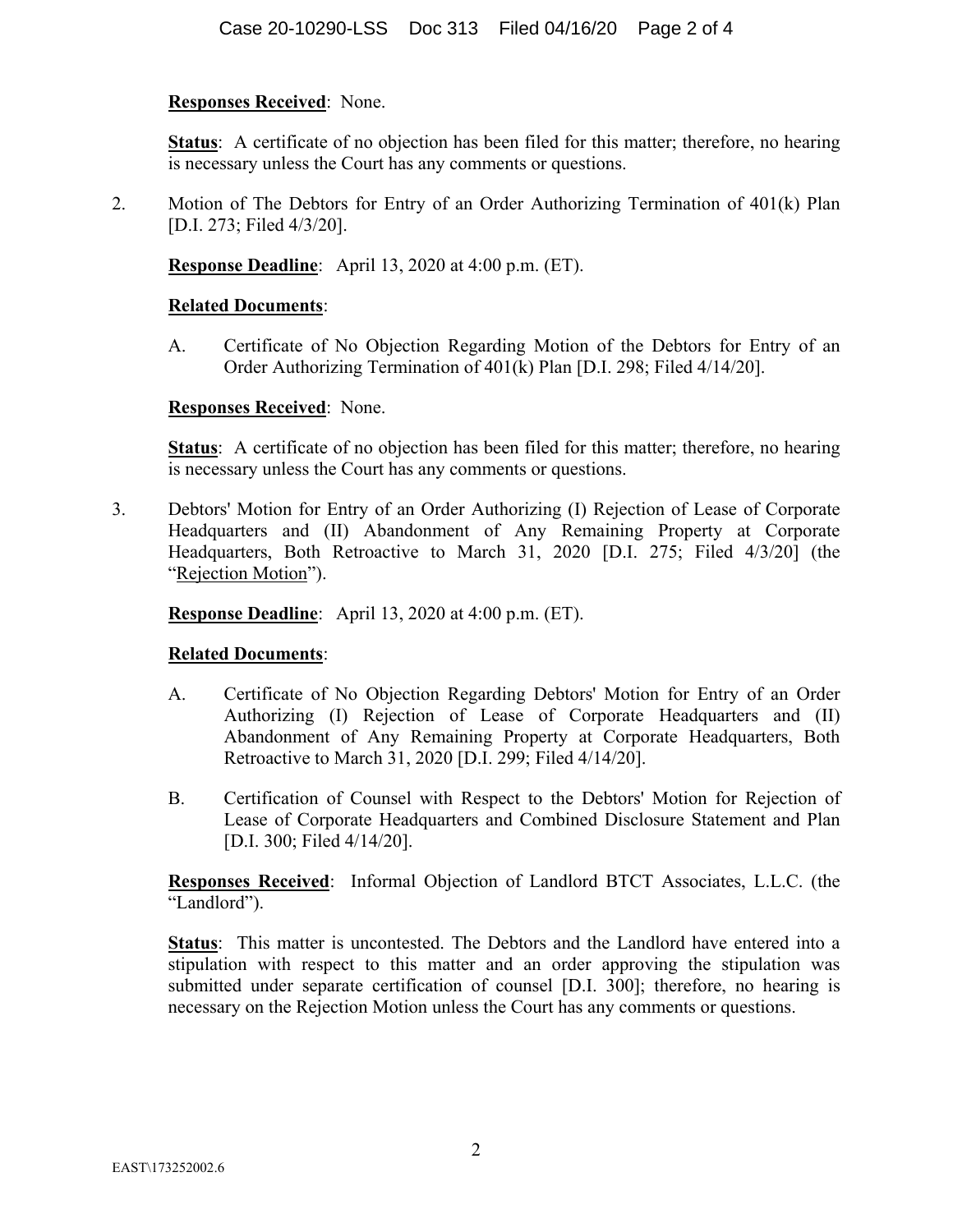4. Motion of the Debtors for Entry of an Order (I) Approving the Combined Disclosure Statement and Plan on an Interim Basis for Solicitation Purposes Only; (II) Establishing Procedures for Solicitation and Tabulation of Votes to Accept or Reject the Combined Disclosure Statement and Plan; (III) Approving the Form of Ballot and Solicitation Packages; (IV) Establishing the Voting Record Date; (V) Scheduling a Combined Hearing for Final Approval of the Adequacy of Disclosures in, and Confirmation of, the Combined Disclosure Statement and Plan; and (VI) Granting Related Relief [D.I. 282; Filed  $4/6/20$ ] (the "Solicitation Motion").

**Response Deadline**: April 13, 2020 at 4:00 p.m. (ET).

## **Related Documents**:

- A. Combined Disclosure Statement and Joint Chapter 11 Plan of Liquidation Proposed by Valeritas Holdings, Inc. and Its Affiliated Debtors, the Official Committee of Unsecured Creditors, and the Prepetition Lenders [D.I. 283; Filed 4/7/20].
- B. Notice of Errata [D.I. 287; Filed 4/8/20].
- C. Certification of Counsel with Respect to the Debtors' Motion for Rejection of Lease of Corporate Headquarters and Combined Disclosure Statement and Plan [D.I. 300; Filed 4/14/20].
- D. Notice of Filing of First Amended Combined Disclosure Statement and Joint Chapter 11 Plan of Liquidation Proposed By Valeritas Holdings, Inc. and Its Affiliated Debtors, The Official Committee of Unsecured Creditors, and The Prepetition Lenders [D.I. 309; Filed 4/15/20].
- E. Certification of Counsel with Respect to Motion of Debtors for Entry of an Order (I) Approving The Combined Disclosure Statement and Plan on an Interim Basis for Solicitation Purposes Only; (II) Establishing Procedures for Solicitation and Tabulation of Votes to Accept or Reject The Combined Disclosure Statement and Plan; (III) Approving the Form of Ballot and Solicitation Packages; (IV) Establishing the Voting Record Date; (V) Scheduling a Combined Hearing for Final Approval of the Adequacy of Disclosures in, and Confirmation of, The Combined Disclosure Statement and Plan; and (VI) Granting Related Relief [D.I. 311; Filed 4/15/20].

**Responses Received**: Informal comments from Office of the United States Trustee. Informal Objection of Landlord.

**Status**: This matter is uncontested. The U.S. Trustee has indicated that it has no objection to going forward with the Solicitation Motion as revised and as the parties have addressed the U.S. Trustee's concerns, but the U.S. Trustee reserves any and all confirmation objections found at law, equity or otherwise. In addition, the Debtors and the Landlord have entered into a stipulation with respect to this matter and an order approving the stipulation was submitted under separate certification of counsel [D.I. 300]. An agreed order granting the relief requested in the Solicitation Motion has been